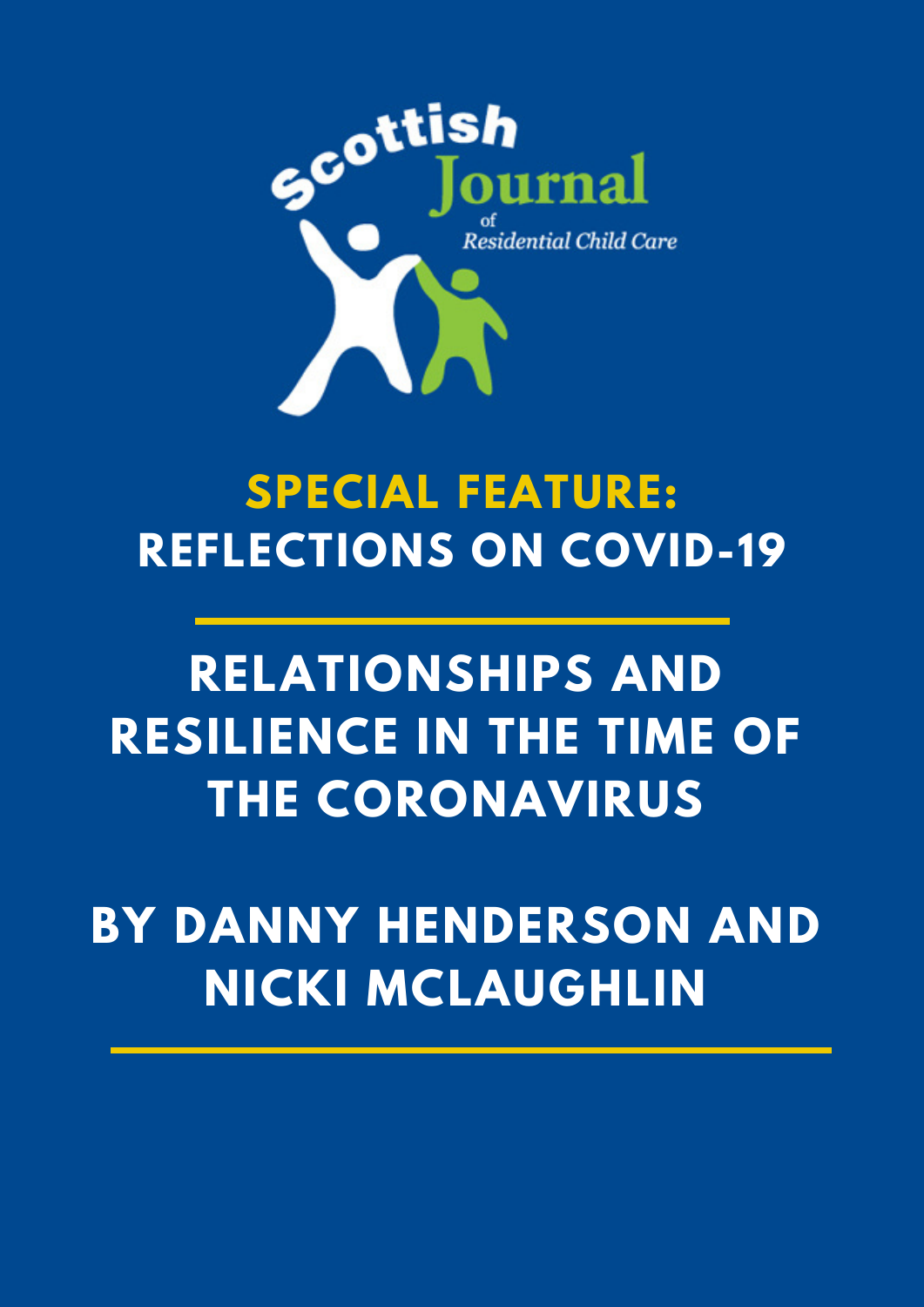### Relationships and resilience in the time of the Coronavirus

#### **Danny Henderson and Nicki Mclaughlin**

#### **Abstract**

Coming together as a community is an important function for members of The Why Not? Trust, a charity which supports long term connections and relationships between young people with care experience and the people who matter to them. These networks allow young people to access experiences and events which give opportunities they may not be able to access on their own. Their approach is based on a belief in being defined by relationships. The COVID-19 lockdown presented a challenge to relational engagements which are contingent upon being able to interact. Despite their fears they have managed to cope. The online world provided a way of maintaining contact and providing support with young care experienced adults. The experiences of the past few months helped the Trust better understand the causes of isolation and exclusion, but also to appreciate more than ever the value of human relationships.

#### **Keywords**

COVID-19, relationships, resilience, networking, digital exclusion, The Why Not? **Trust** 

#### **Corresponding author:**

Nicki McLaughlin Why Not? Connections and Community Manager, The Why Not? Trust, Nicki.Mclaughlin@whynottrust.co.uk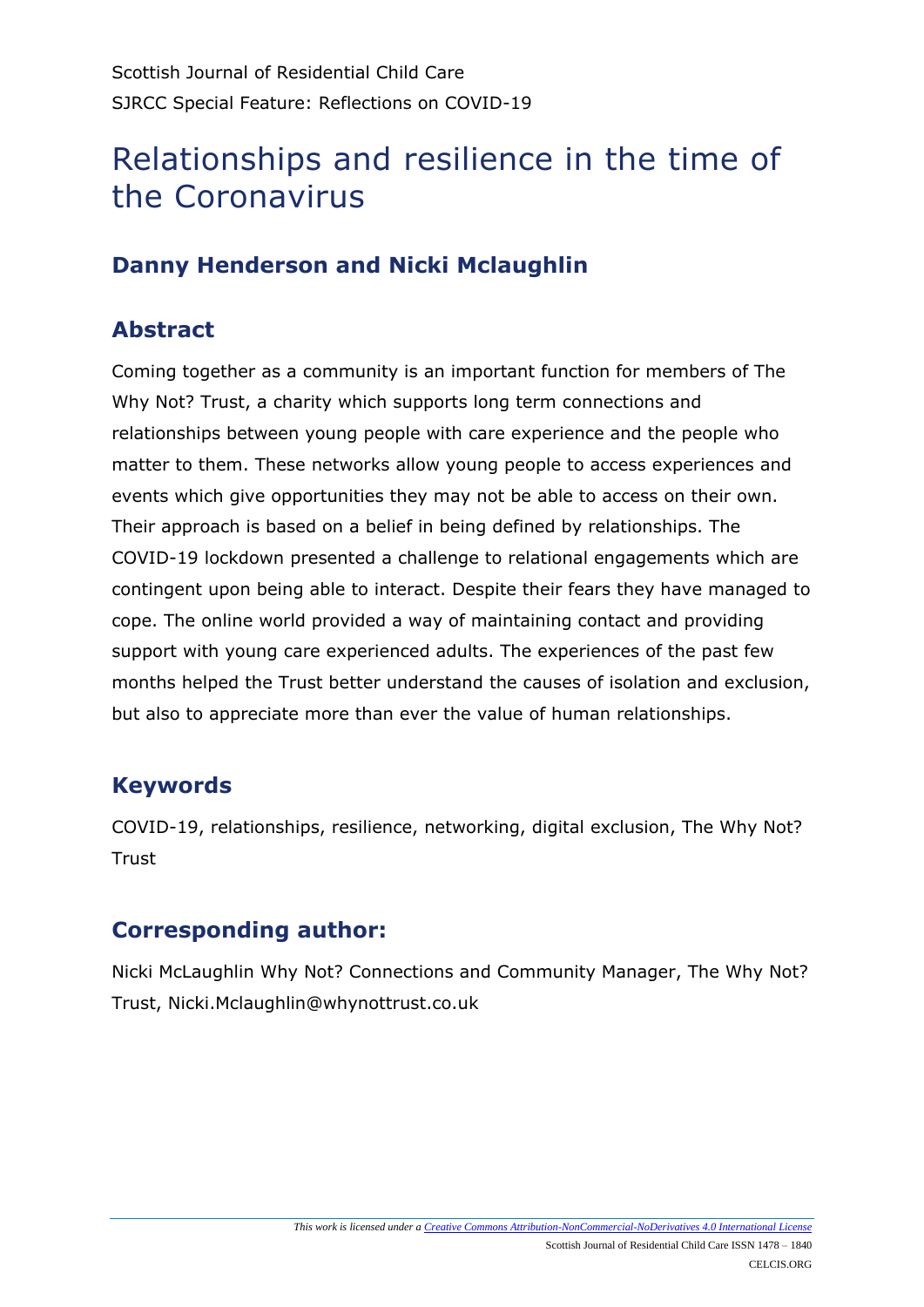When the Coronavirus arrived, we were all keen to see the back of it. Most of us were struggling with the controls needed to stop the spread of the virus to protect one another; ourselves, loved ones, strangers. We all have experience of being carers now, staying at home and keeping a distance is how we've done it. We have been deprived of the connections in our lives and control over how we live it. The things we take for granted and the foundations for living well, purpose and belonging. When we sought to compensate for these losses we would tune into social media and were sometimes confronted with jarring content. Judgements being made about how people should and should not behave or clichéd memes that felt falsely optimistic. What we needed was something that said we are all a little frightened and here is something that might help. We are all anxious and grieving for the loss of something or someone, worried for ourselves, each other and what we may yet lose.

Life as we had known it seems like a distant memory, coming together as a community was an important function for members of The Why Not? Trust. Regular catch-ups, breaking bread together were always met with magical moments. Our approach is based on an unerring belief that we are defined by relationships, with ourselves, with others, and it is through these that we make sense of the world and our place in it. That need and aspiration are universal human characteristics that emerge and are met and achieved in our relationships with one another. Enabling these is the best way to support wellbeing. With our young adults we create spaces and experiences through which these relationships can thrive, community develops and through our interactions we act to support one another. The lockdown has presented a challenge to relational engagement which is contingent upon being able to interact. Despite our fears we have managed to cope, and in some ways grow.

The Why Not? Trust for Care Experienced Young People is a charity set up in 2018, to support long term connections and relationships between young people with care experience and the people who matter to them. As well as individual connections, the Why Not? Trust is supporting young people, including young parents with care experience to develop their own community networks. These networks allow young people to access experiences and events which give opportunities they may not be able to access on their own.

2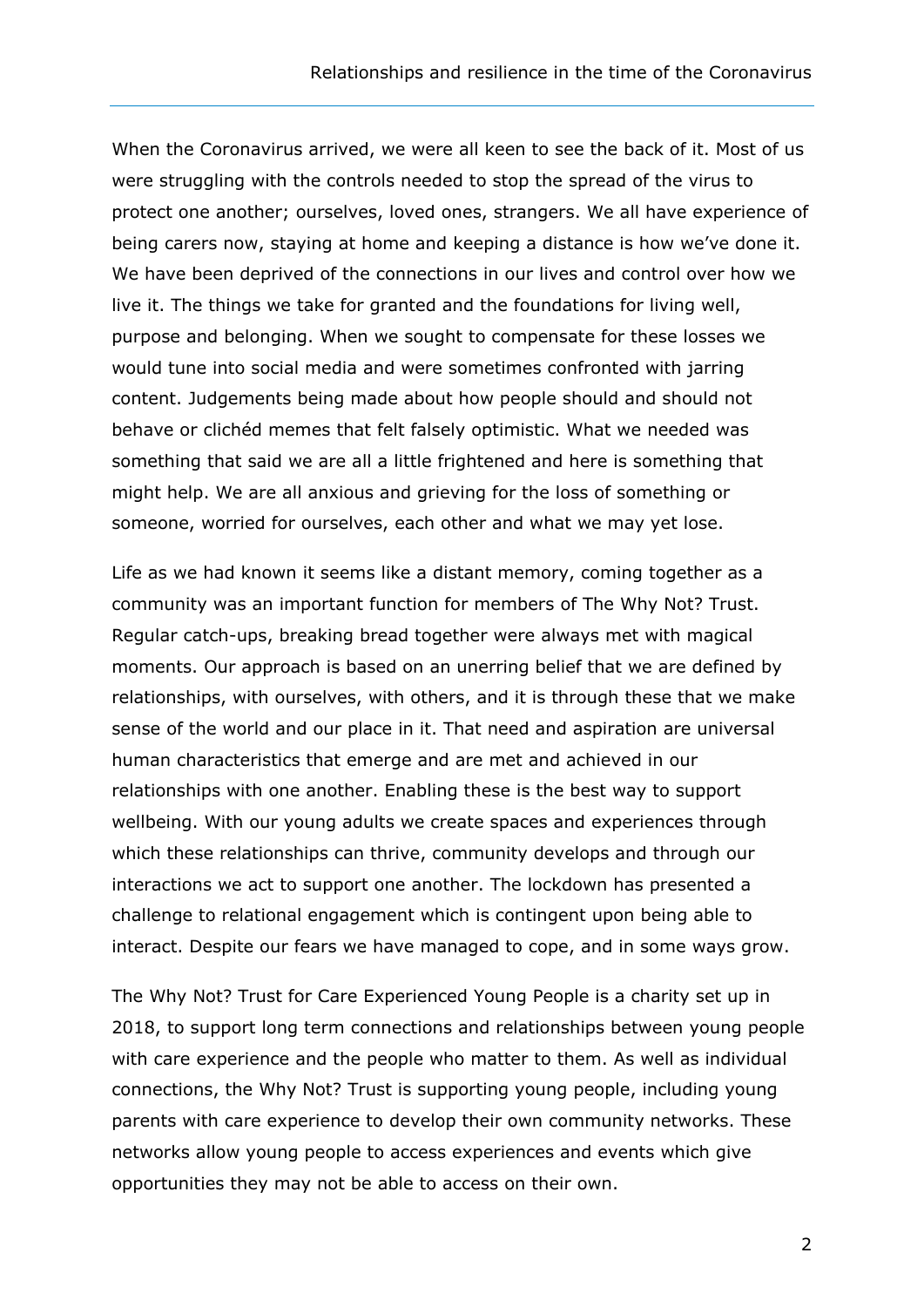Stories of hope have developed across communities and ours is no exception. The young adults involved with Why Not? have created new ways of connecting through online group chats. This is helping them not only to pass the time but to create safe space for some to express anxiety and have it soothed. If, sometimes, only through a ludicrously funny post that eases fears, at least for a little while. Connectors were leaving groceries at the doors of their beloved young adults; this concern is being reciprocated by the young adults who are also checking in on their connectors to make sure they are okay. Conflicts from the past have been resolved, or set aside, as the gravity of the pandemic shifts perspectives and compels us to focus on what is genuinely important; to paraphrase Gabriel Garcia Marquez, a moment of reconciliation can be worth more than a lifetime of friendship.

We have some members of our care experienced community who are key workers in care and health services. They have proudly gone out to work every day, contributing to the national effort to ensure those most vulnerable to the virus are safe and cared for – our very own heroes. We have witnessed our young parents get creative with their bairns, letting them paint on walls, with washable paint obviously. Baking skills are on point and they have developed an acrobatic flair on their trampolines.

#### **Moving online**

On discovering video conferencing, along with the rest of the world, we began to plan which would suit our community best. We organised a quiz night through Zoom only to discover some members wanted to participate but did not have the devices needed; some who did join in had to leave because of limited access to data. Autumn Roesch Marsh (2020) identified through recent research with young people that being able to connect with friends, partners and family virtually was essential to wellbeing. Digital exclusion wasn't something we'd considered before but quickly became relevant when we struggled to make contact and maintain connections with some of our young adults living alone. We needed to address this. We secured some grant funding through [Foundation](https://www.foundationscotland.org.uk/programmes/community-response,-recovery-resilience-fund/)  [Scotland](https://www.foundationscotland.org.uk/programmes/community-response,-recovery-resilience-fund/) and the [Corra Foundation](https://www.corra.scot/grants/third-sector-resilience-fund/) resilience funds that allowed us to contribute to phone top-ups and devices for our care experienced community members.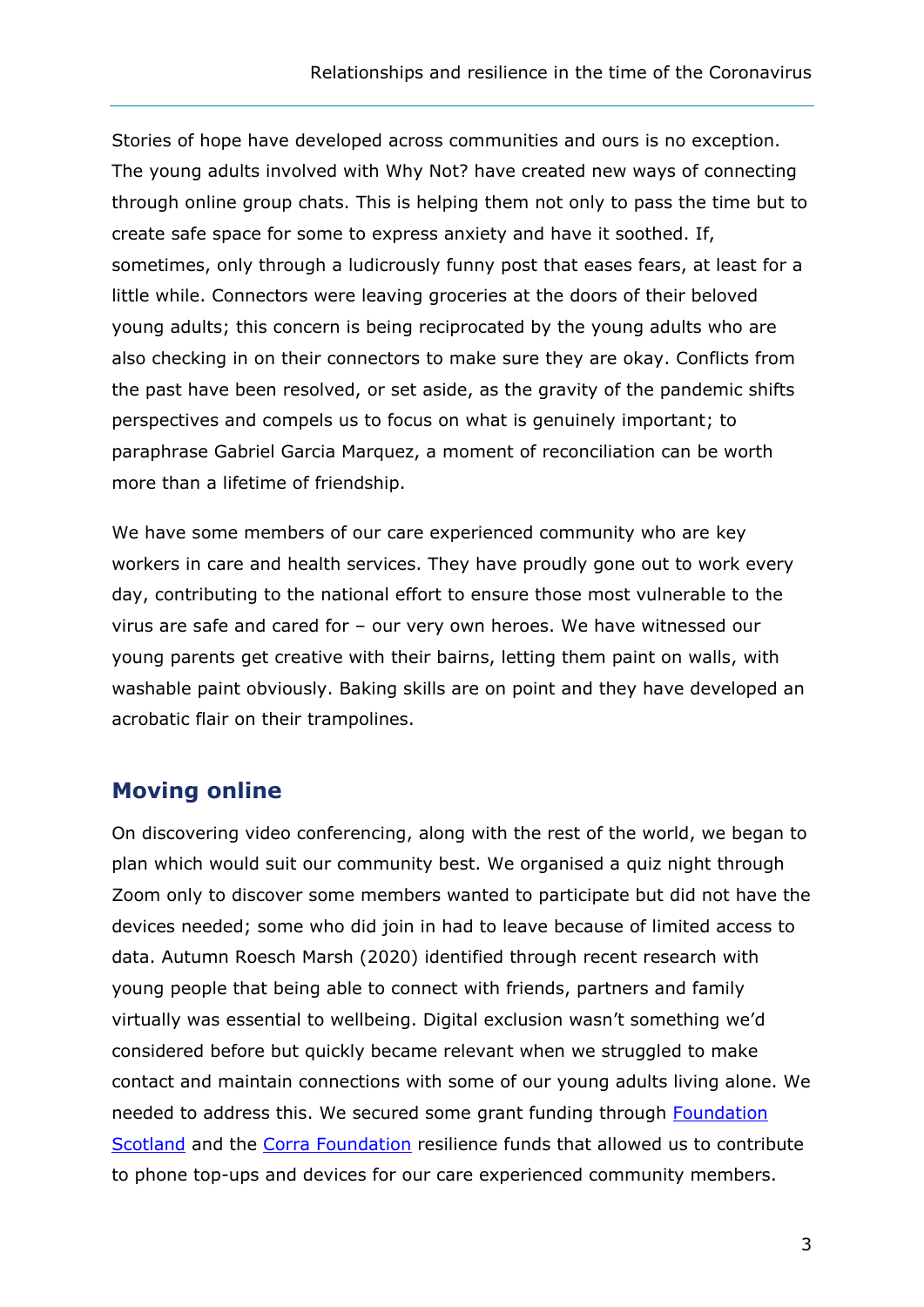The more connected we are, the more connected we become; the opposite is also true, and disconnection often leads to isolation and exclusion. When we were working to distribute resources to support digital connectivity and access ICT infrastructure, we discovered the least connected of young adults often didn't have access to basic services such as bank accounts or were so overdrawn they would never receive any funds paid to them. We were peeling back the layers of disadvantage, ever decreasing opportunities as the access to basic services necessary for the management of our day to day affairs were not open to them.

Access to the digital world must be viewed the same as other necessities of modern life, electricity, water, as a basic utility. We found other ways of supporting them to buy data for their phones but these circumstances highlighted again the need to ensure when entering the 'adult world' young people should be equipped with the capacity and resources, the societal infrastructure that is necessary to day to day life. It was deeply concerning that some young people didn't have functioning bank accounts and this something we are will be working to address with some urgency.

We are working to adapt the way we develop, support, and maintain the relationships that are at the heart of the Why Not? Community, using technology. The virtual world is not the real world, there's no substitute for human contact and we know there are some people in our midst struggling, 'needing hugs' as one young adult put it. Technology enables us to communicate to some extent and it can act as life support for relationships. But for these to develop and grow we need to meet, to be in proximity where presence lights up the spaces between us and we cross the border of self and into the worlds of one another, where interdependencies form and community is created.

Through the experiences of the last few months we appreciate the value of these relationships more than ever. What we previously thought of as normal is not going to be good enough and we are determined to build back betterprogressing the principles of our **#RightToRelationships** Charter.

4